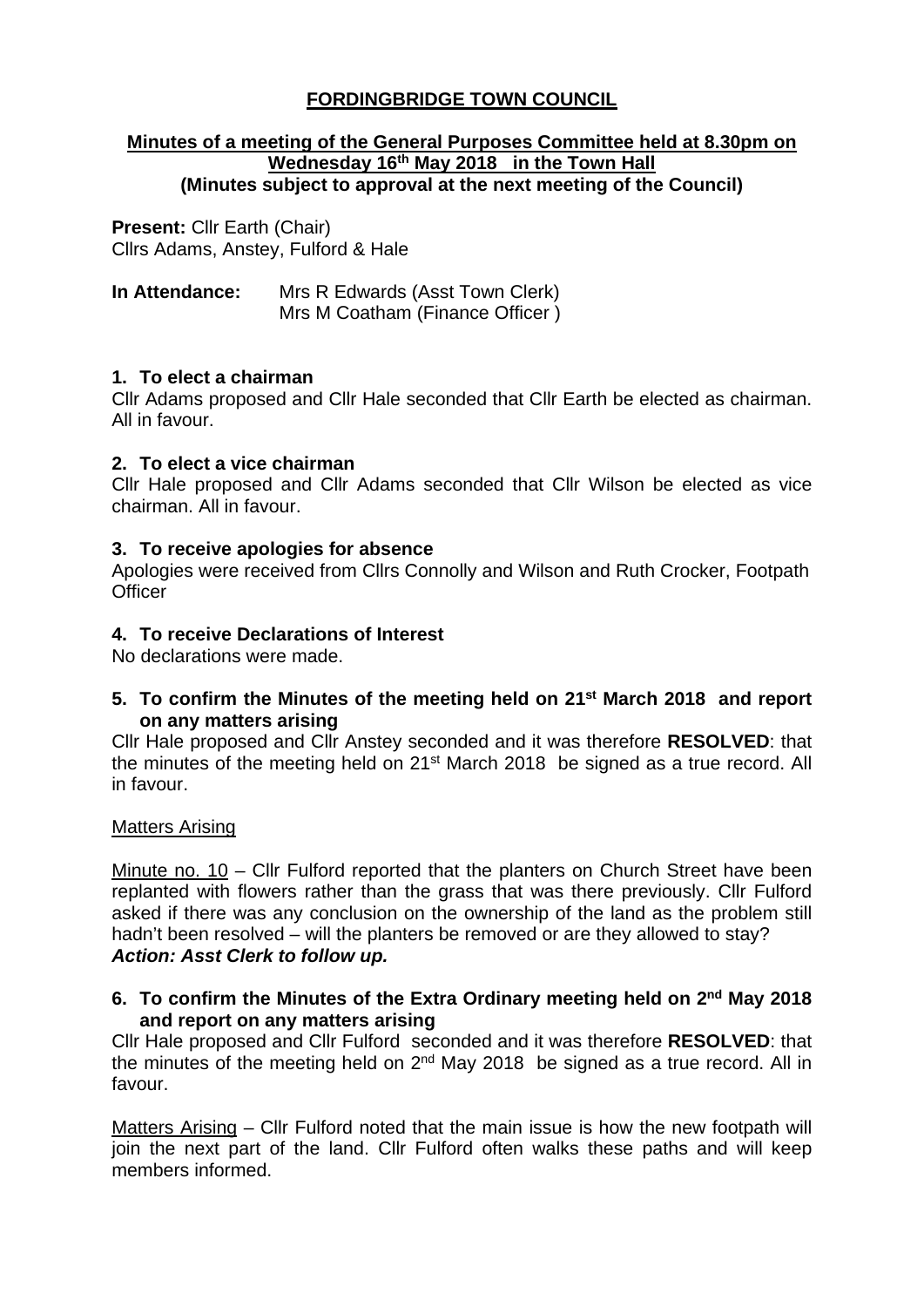## **7. To receive any matters raised by Members of the Public**

No Members of the Public were present.

## **8. To report on matters concerning St Mary's Closed churchyard and Stuckton Road Cemetery**

Nothing to report.

### **9. To report on any matters relating to the Town Hall**

No work is currently being done on the Town Hall roof. The Councillors asked that SheerinBettle be chased up regarding the work. Cllr Adams was concerned that rotten wood is being left in place when it should be removed or treated. *Action: Clerk to contact SheerinBettle.*

It was decided to hang the Union Flag outside the Town Hall in honour of the upcoming Royal Wedding.

#### **10.To consider the request from Fordingbridge Art Club to install a picture hanging system in the Town Hall**

Fordingbridge Art Club have asked permission to install a modern hanging system which involves a small metal rail being screwed to the top of the wooden panelling. Specially designed hooks fit into this rail and the paintings are suspended from these. The metal rails would be left in place, and the hooks and lines would be kept by the club

Cllrs expressed concerns over the potential weight hanging from the dado rail at the top of the wooden panelling and whether the wood would be in good enough condition to support the extra weight. They also queried whether other groups such as the Camera Club normally paid to hire the boards.

Cllrs asked if the old art boards will be got rid of as a result of this hanging system, thus freeing up space in the shed.

Cllr Adams proposed and Cllr Hale seconded and it was RESOLVED to accept the proposal with the following conditions

- 1. Some of the old wooden boards would be disposed of from the shed
- 2. Any damage to the wood panelling would be made good.

#### *Action: Asst Clerk to speak to Camera Club about the proposed system and their use of the boards.*

# **11.To report on any matters relating to the Information Office**

Nothing to report.

## **12.To report on any matter relating to Footpaths**

#### • **Stile repairs**

The lengthsman has been asked by Hampshire County Council to repair two stiles – one on footpath no. 7 and the other on footpath 8b. Also to inspect footpath 8a and undertake any work as required. HCC pay for 25% of the lengthsman's time and will recompense for any materials needed upon receiving